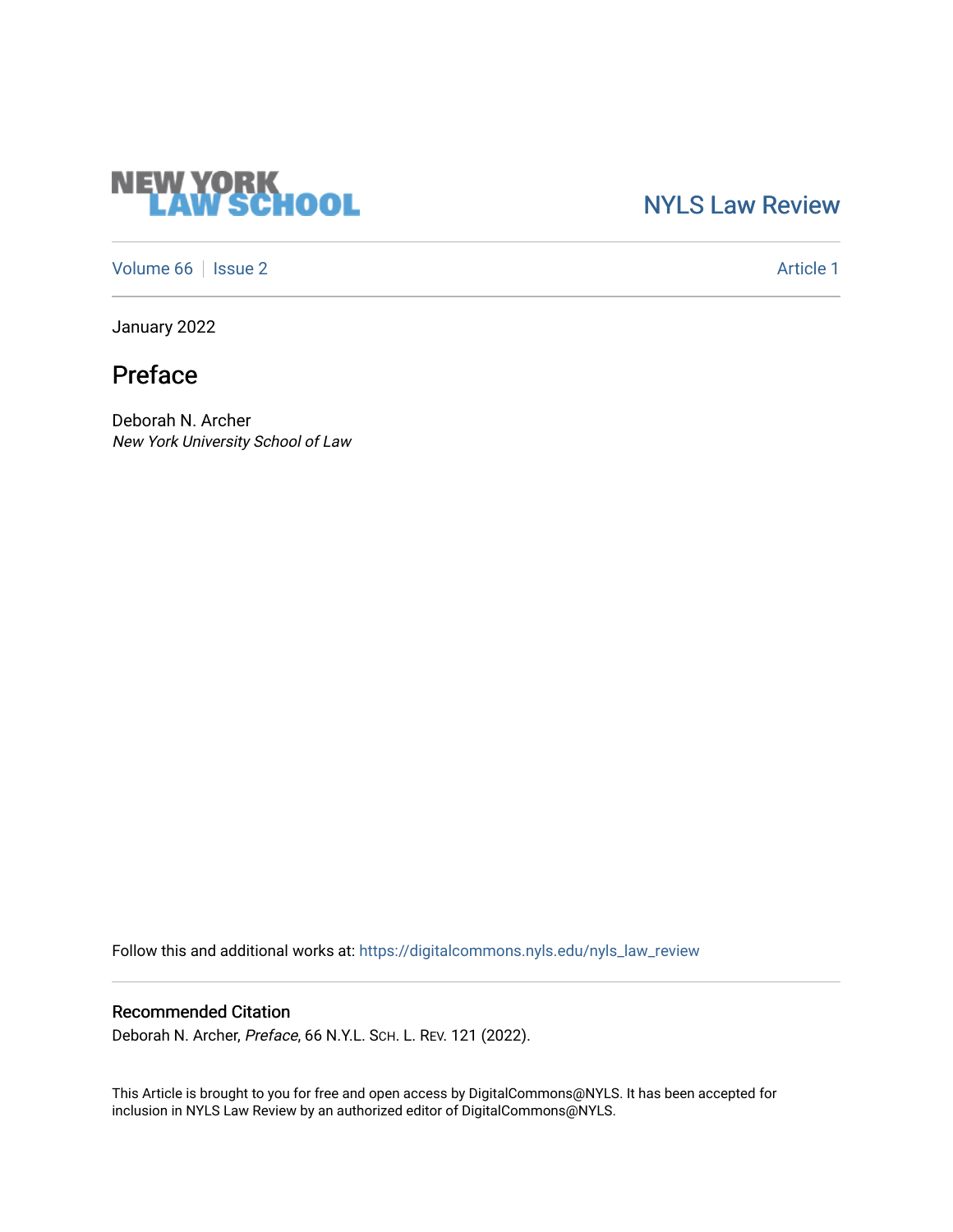VOLUME 66 | 2021/22

DEBORAH N. ARCHER

## Preface

66 N.Y.L. Sch. L. Rev. 121 (2021–2022)

ABOUT THE AUTHOR: Professor of Clinical Law, New York University School of Law and President, ACLU. J.D. Yale Law School, 1996; B.A. Smith College, 1993.